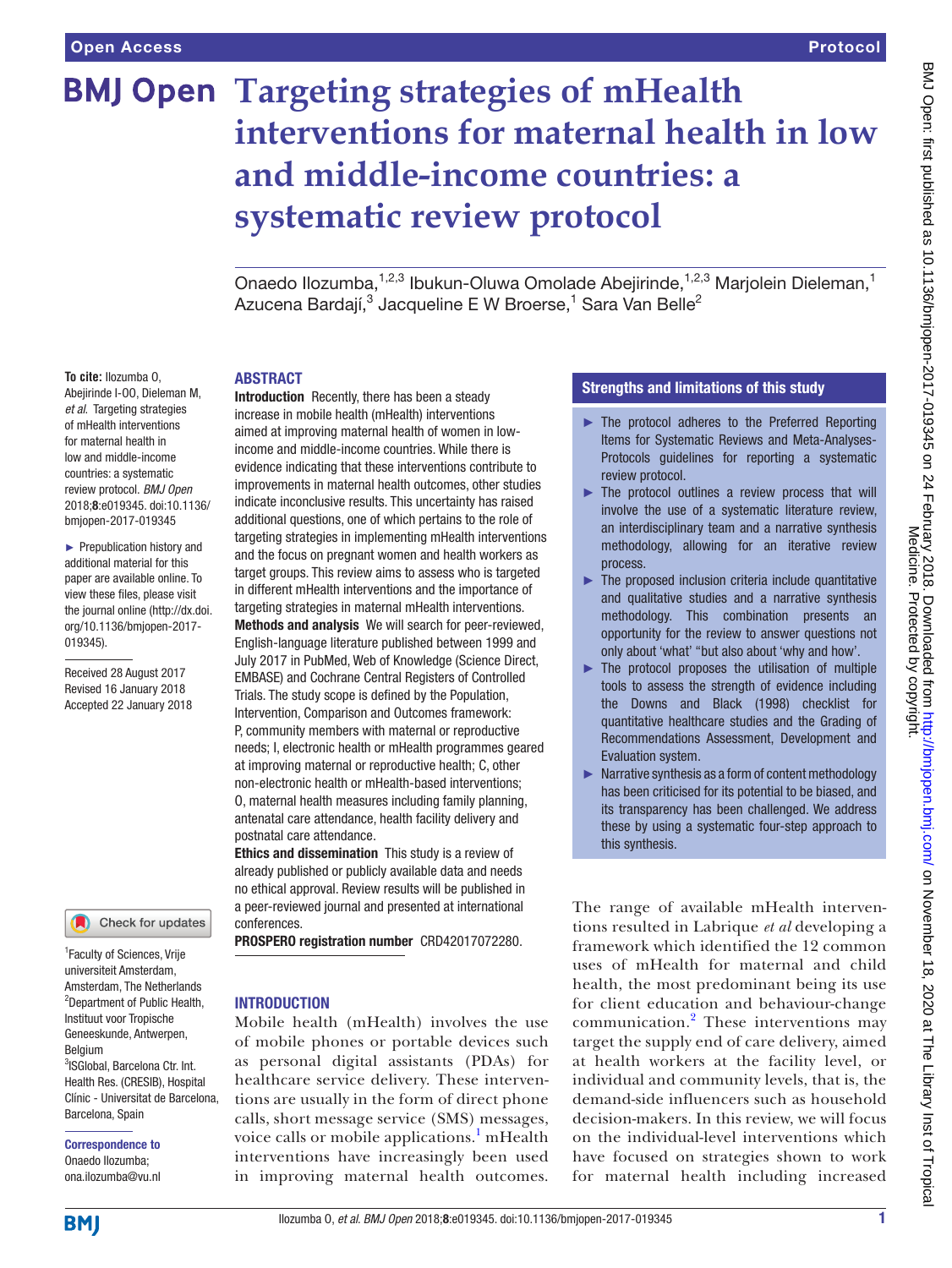delivery assistance by a skilled birth attendant, attendance of four or more antenatal care (ANC) visits, and an increased prevalence of contraceptive usage among reproductive-aged women.<sup>[3](#page-6-2)</sup>

mHealth studies which have focused on maternal interventions have yielded conflicting results. There is some positive evidence for the effect on mHealth interventions on outcomes such as ANC attendance and skilled birth attendance at birth and utilisation of oral contraception. $4\frac{1}{7}$  However, other studies have reported no statistically significant improvement in reproductive health outcomes following the introduction of mHealth interventions. $8-11$  With the interest in mHealth interventions, there have been a number of reviews on the use of mHealth in low-income and middle-income countries (LMIC). However, they tend to focus specifically on the reproductive health outcomes or the efficacy of mHealth interventions, $12-14$  the use of mHealth by health workers $15-17$  or the acceptance, utilisation and evaluation of these interventions.<sup>18–20</sup> None of these reviews have focused on the targeting strategies of reproductive mHealth interventions, that is, who are the intervention targets and to what extent this influences observed outcomes.

Literature on maternal health provides strong evidence for the targeting of individuals other than pregnant women. For example, there is evidence that in many contexts husbands play significant and important roles in reproductive health decision-making.<sup>2122</sup> This variation in decision-makers is rarely addressed and sometimes strategically excluded from the review, as in Lee *et al*. [12](#page-6-5) In addition, other factors that influence reproductive health decision-making and healthcare-seeking behaviour such as literacy, socioeconomic status or access to care are discussed as secondary findings. As a result, there is as yet not much of an understanding regarding whom mHealth interventions are to be designed for, and the relation between targeting strategies in mHealth interventions and reproductive health outcomes.

#### OBJECTIVE AND RESEARCH QUESTIONS

The aim of this review is to understand the effects of targeting strategies applied in mHealth interventions for maternal health in LMIC. To address this aim, the following research questions were developed:

- 1. Who in the community (ie, non-health professionals) a targeted in maternal mHealth interventions?
- 2. Do targeting strategies differ across LMIC contexts, such as by programme type, funder and so on?
- 3. What are the sociodemographic characteristics of those targeted in the described mHealth interventions, and what is the nature of mHealth interventions used for these groups?
- 4. What are the reported intervention outcomes based on characteristics of targeted participants and how are these differences explained?

#### Methods and analysis Protocol registration

The review protocol was preregistered in the PROSPERO database (CRD42017072280). This protocol adheres to the Preferred Reporting Items for Systematic Reviews and Meta-Analyses-Protocols 2015 guidelines for preparing protocols of systematic reviews<sup>23</sup> (online supplementary [material\)](https://dx.doi.org/10.1136/bmjopen-2017-019345).

#### **STUDY DESIGN**

The Preferred Reporting Items for Systematic Reviews and Meta-Analyses (PRISMA) will guide the review.

#### STUDY ELIGIBILITY

Eligible studies will include:

- ► randomised and non-randomised controlled trials
- ► cross-sectional
- ► longitudinal studies
- ► case studies
- ► ethnographies and other types of qualitative research (eg, grounded theory, action research)
- ► systematic review and meta-analyses.

Eligible papers will address the question of 'who in the community are targeted in mHealth intervention?' Studies will be selected if mHealth interventions fit the definition of mHealth by Robert *et al*<sup>[1](#page-6-0)</sup>: 'mobile computing, medical sensor, and communications technologies for health care'.<sup>24</sup> Furthermore, studies will need to be captured within one of the 12 common ICT application frameworks for maternal health proposed by Labrique *et al*. [25](#page-6-11) These criteria are further discussed in the following section on study inclusion and exclusion.

#### Inclusion/exclusion

The participants, interventions, comparators and outcomes for this review are:

#### Participants (P)

All individuals or groups within communities (eg, husbands/spouses, mothers-in-law, family members, household members) (excluding health workers) who have been involved in a mHealth intervention geared at improving maternal health knowledge, behaviours and outcomes. Participants will be limited to those in LMIC as defined by the World Bank's classification scheme.<sup>[26](#page-6-12)</sup>

#### Interventions (I)

mHealth interventions including SMS or text messages, mobile applications and phone calls which address maternal health issues, such as attendance at ANC visits, receipt and consumption of folic acid tablets, delivering with a skilled birth attendant or at a health institution, use of family-planning services, will be included. Health technologies will also include unidirectional or multidirectional messaging services (SMS or voice messages). Applications installed on patient smartphones/tablets or PDAs or those used by health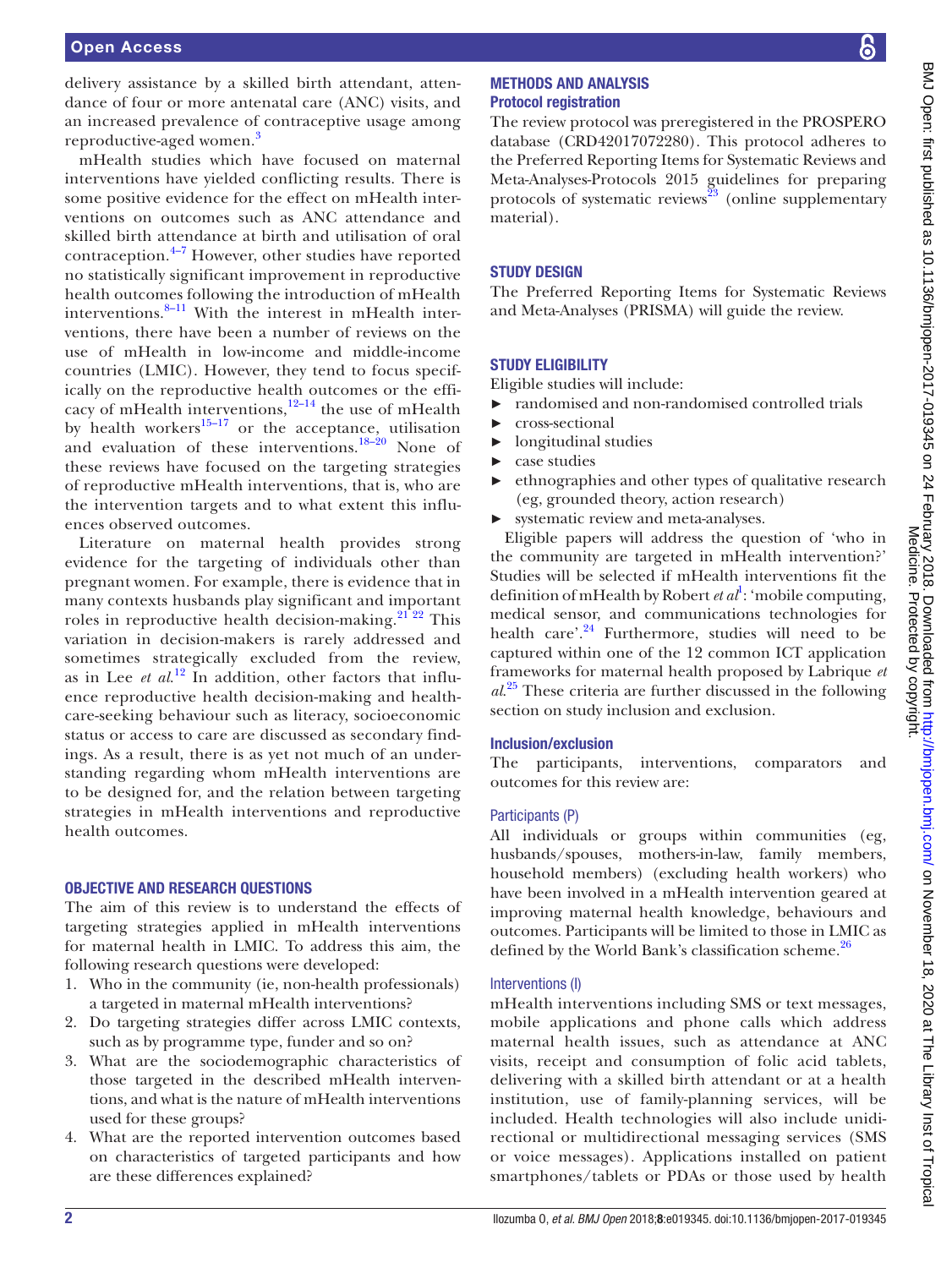workers, to promote maternal health-seeking behaviour in (pregnant) women or women of reproductive age, for which maternal health outcomes were measured. mHealth interventions that include women as direct end-users, alongside health workers or professionals for which maternal health outcomes were measured, will also be included.

In [table](#page-3-0) 1 we present an overview of the 12 common mHealth and information communication technology applications based on Labrique *et al*, [25](#page-6-11) examples of mobile phone functions and our decision to include or exclude. For example, the first group of applications is for use in client education and behaviour-change communication. When these are used among participants of interest in the review, this category is applicable and thus included. Conversely, electronic health records are not applicable to our participants and thus such applications will be excluded.

## Comparators (C)

Control groups may have received either the standard of care or other maternal interventions without an mHealth component.

## Outcomes (O)

Four primary maternal health outcomes will be identified (a) knowledge-related outcomes, including knowledge of required of ANC visits, danger signs during pregnancy and delivery, appropriate contraceptive use; (b) attitudinal changes, such as increased willingness to attend ANC and motivation; (c) perceptions of recommended maternal health and family planning behaviours and quality of care; (d) change in maternal health-seeking behaviours or family planning practices, such as increased attendance at antenatal clinics, delivery at health facilities and utilisation of family-planning method. For our review, we have adopted an expanded definition of maternal health which includes family planning as a key component in reducing maternal mortality.

## Exclusion criteria

Studies will be excluded if they focus on outcomes not directly related to maternal health as defined earlier. This includes studies on sexually transmitted infections such as chlamydia or HIV. Studies on specific subpopulations such as sex workers will also be excluded. Protocols for research studies or reviews will be excluded.

## Search criteria

Searches will be conducted on articles published between 1999 and July 2017, to capture all articles since the emergence of mHealth technology in the health literature.<sup>[27](#page-6-13)</sup>

We will search the following databases: PubMed, Web of Knowledge (Science Direct, EMBASE) and Cochrane Central Registers of Controlled Trials. Reference lists of included articles will also be reviewed for other relevant articles for inclusion. We will also search other databases for grey literature including 'mHealth Alliance'

and 'mHealth Evidence'.<sup>[28](#page-6-14)</sup> Searches will be limited to English articles. Search terms will consist of Medical Subject Headings (MeSH), title/abstract (tiab) and text words (tw). Search terms will focus on mHealth, LMIC and maternal health. The proposed strategy can be found in [table](#page-4-0) 2.

## Selection of studies

After the search strategy has been finalised and run on all search engines, they will be extracted. All extracted articles will be stored and managed in Mendeley reference manager. Duplicates will be identified and deleted using Mendeley duplicate identification tools. First-level inclusion: OI and I-OOA will conduct title and abstract screening of articles based on the inclusion and exclusion criteria. Second-level inclusion: full-text reading of all included articles by OI and I-OOA. SVB and MD will make the final decisions whenever the first two authors are unable to reach a consensus. Reasons for decisions taken at both levels of inclusion will be noted in an Excel sheet. The inclusion and exclusion processes will also be reported in a PRISMA flow chart.<sup>[23](#page-6-9)</sup>

## Data extraction

OI will develop a data-extraction form to be used throughout the review process. OI and I-OOA will pilot the form on a subset of 10 articles to assess the functionality and suitability of the form. Discussions will be held with the entire review team (OI, I-OOA, SVB, AB, JEWB and MD) and adjustments made to the form before data extraction commences. Key information to be extracted can be found in [table](#page-5-0) 3.

# Data synthesis

Extracted data will be summarised using narrative synthesis (NS) as described by Popay *et al.*<sup>[29](#page-6-15)</sup> NS primarily involves the usage of words and text to summarise review findings. NS has four key elements which we present below<sup>29</sup>:

- 1. Developing a theory of how the intervention works, why and for whom: there are no specific tools recommended for the design of a programme theory. The development of a programme theory will be guided by findings from the other three elements of an NS.
- 2. Developing a preliminary synthesis of findings of included studies: tabulation will be used to represent the quantitative and qualitative studies included in the review. This will include information on the study design, participant characteristics, intervention details, setting/context and outcome measures.
- 3. Exploring relationships in the data: conceptual/thematic models/groups will be developed across and within groups of similar articles. These groups would allow for the identification of similar findings.
- 4. Assessing the robustness of the synthesis: quality of the synthesis will be assessed through a critical reflection on the synthesis process. This will be presented in the Discussion section of the systematic review and will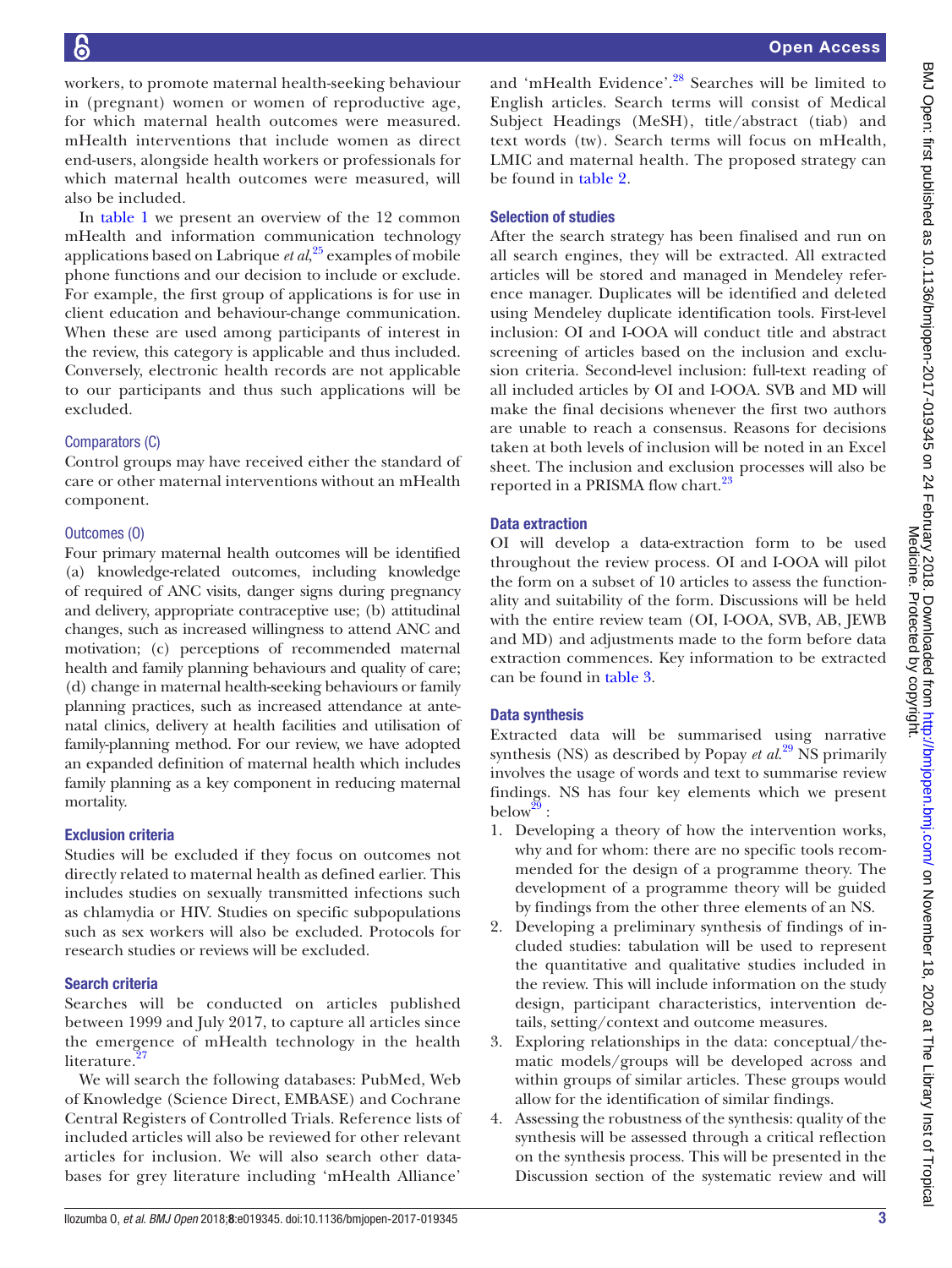<span id="page-3-0"></span>

| Table 1                                                                         | Intervention inclusion and exclusion list based on 12 common applications and a visual framework (Labrique et al) <sup>25</sup>                                                                                                                                   |                                                                                                                                                                                                                                |
|---------------------------------------------------------------------------------|-------------------------------------------------------------------------------------------------------------------------------------------------------------------------------------------------------------------------------------------------------------------|--------------------------------------------------------------------------------------------------------------------------------------------------------------------------------------------------------------------------------|
| <b>Common mHealth and ICT</b><br>applications                                   | <b>Examples of mobile phone functions</b>                                                                                                                                                                                                                         | <b>Decision</b>                                                                                                                                                                                                                |
| Client education and behaviour-change<br>communication                          | $\triangleright$ SMS<br>$\blacktriangleright$ MMS<br>$\blacktriangleright$ IVR<br>▶ Voice communication/audio clips<br>$\blacktriangleright$ Video clips<br>$\blacktriangleright$ Images                                                                          | Included                                                                                                                                                                                                                       |
| Sensors and point-of-care diagnostics                                           | Mobile phone camera<br>Tethered accessory sensors, devices<br>▶ Built-in accelerometer<br>$\triangleright$ SMS<br>$\blacktriangleright$ Voice communication<br>Digital forms                                                                                      | Included if community members/patients<br>participate in the diagnostic process.                                                                                                                                               |
| Registries and vital events tracking                                            | $\triangleright$ SMS<br>▶ Voice communication<br>$\blacktriangleright$ Digital forms                                                                                                                                                                              | Included if community members/patients<br>are responsible for data collection.                                                                                                                                                 |
| Electronic health records                                                       | $\triangleright$ SMS<br>$\blacktriangleright$ Digital forms<br>Mobile web                                                                                                                                                                                         | Excluded                                                                                                                                                                                                                       |
| Data collection and reporting                                                   | <b>Digital forms</b><br>$\triangleright$ Voice communication                                                                                                                                                                                                      | <b>Excluded</b>                                                                                                                                                                                                                |
| Electronic decision support (information,<br>protocols, algorithms, checklists) | Mobile web (WAP/GPRS)<br>Stored information 'apps'<br>$\blacktriangleright$ IVR                                                                                                                                                                                   | Excluded                                                                                                                                                                                                                       |
| Provider-to-provider communication<br>(user groups, consultation)               | $\blacktriangleright$ SMS<br>$\blacktriangleright$ MMS<br>Mobile phone camera                                                                                                                                                                                     | <b>Excluded</b>                                                                                                                                                                                                                |
| Provider work planning and scheduling<br>Provider training and education        | Interactive electronic client lists<br>$\triangleright$ SMS alerts<br>Mobile phone calendar                                                                                                                                                                       | Included only if outcomes are related<br>to community members/patients<br>perceptions of maternal and reproductive<br>health services as a consequence of an<br>mHealth-based provider training and<br>education intervention. |
| Human resource management                                                       | $\blacktriangleright$ MMS<br>$\blacktriangleright$ IVR<br>$\blacktriangleright$ Voice communication<br>Audio or video clips, images<br>▶ Web-based performance dashboards<br>$\triangleright$ GPS<br>$\triangleright$ Voice communication<br>$\triangleright$ SMS | <b>Excluded</b>                                                                                                                                                                                                                |
| Supply chain management                                                         | ► Web-based supply dashboards<br>$\blacktriangleright$ GPS<br>Digital forms<br>$\triangleright$ SMS                                                                                                                                                               | Excluded                                                                                                                                                                                                                       |
| Financial transactions and incentives                                           | Mobile money transfers and banking<br>services<br>$\blacktriangleright$ Transfer of airtime minutes                                                                                                                                                               | Included when patients/community<br>members directly receive incentives<br>as part of the mHealth intervention<br>and maternal and reproductive health<br>outcomes are reported.                                               |

GPRS, general packet radio service; GPS, global positioning service; ICT, information communication technology; IVR, interactive voice response; mHealth, mobile health; MMS, multimedia messaging service; SMS, short message service; WAP, wireless application protocol.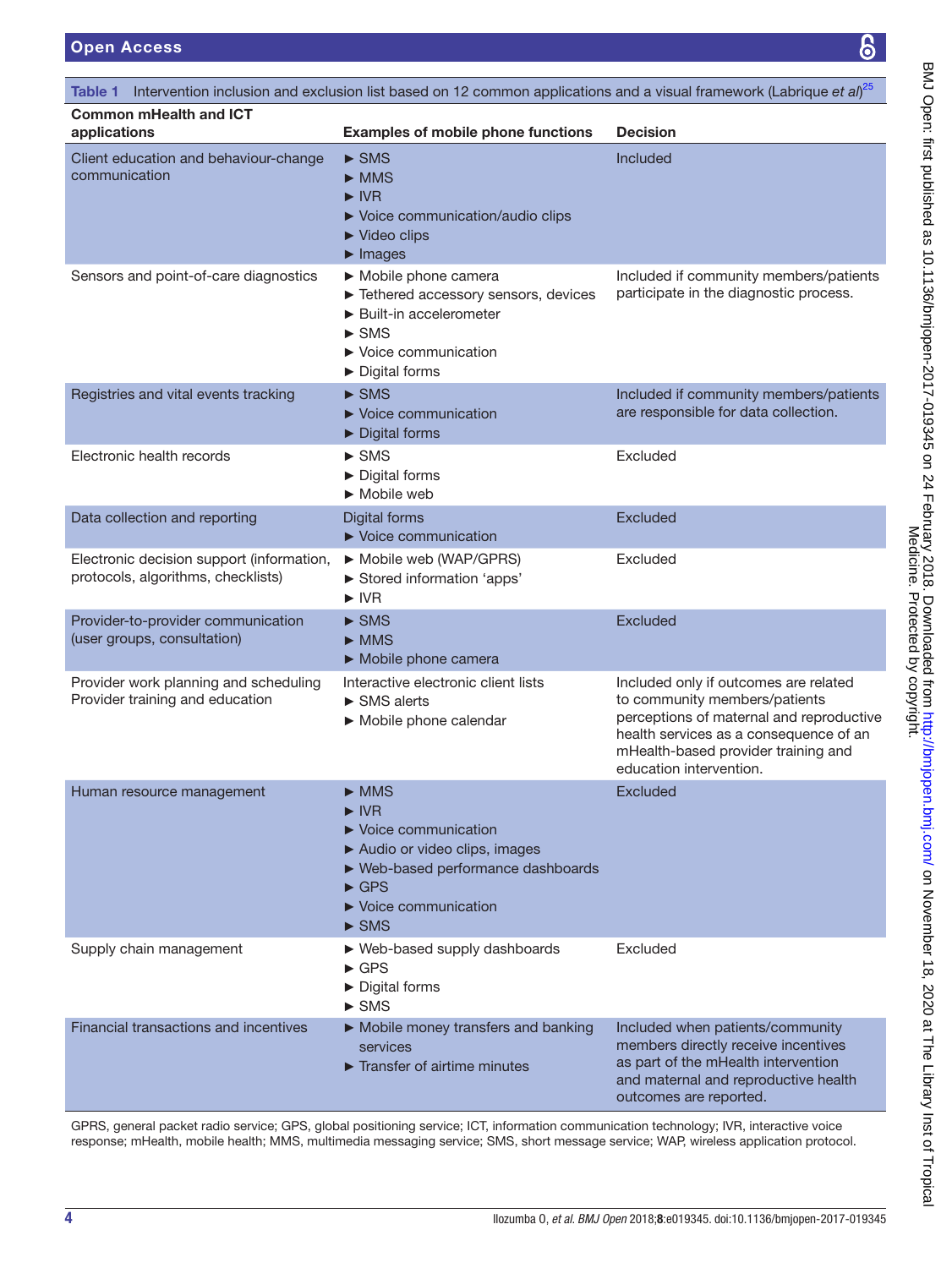<span id="page-4-0"></span>

|         | Table 2 PubMed search strategy, to be adapted for use in other database searches                                                                                                                                                                                                                                                                                                                                                                                                                                                                                                                                                                                                                                                                                                                                                                                                                                                                                                                                                                                                                                                                                                                                                                                                                                                                                                                                                                                                                                                                                                                                                                                                                                                                                                                                                                                                                                                                                                                                                                                                                                                                                                                                                                                                                                                                                                                                                                                                                                                                                                                                                                                                                          |
|---------|-----------------------------------------------------------------------------------------------------------------------------------------------------------------------------------------------------------------------------------------------------------------------------------------------------------------------------------------------------------------------------------------------------------------------------------------------------------------------------------------------------------------------------------------------------------------------------------------------------------------------------------------------------------------------------------------------------------------------------------------------------------------------------------------------------------------------------------------------------------------------------------------------------------------------------------------------------------------------------------------------------------------------------------------------------------------------------------------------------------------------------------------------------------------------------------------------------------------------------------------------------------------------------------------------------------------------------------------------------------------------------------------------------------------------------------------------------------------------------------------------------------------------------------------------------------------------------------------------------------------------------------------------------------------------------------------------------------------------------------------------------------------------------------------------------------------------------------------------------------------------------------------------------------------------------------------------------------------------------------------------------------------------------------------------------------------------------------------------------------------------------------------------------------------------------------------------------------------------------------------------------------------------------------------------------------------------------------------------------------------------------------------------------------------------------------------------------------------------------------------------------------------------------------------------------------------------------------------------------------------------------------------------------------------------------------------------------------|
| #Column | <b>Searches</b>                                                                                                                                                                                                                                                                                                                                                                                                                                                                                                                                                                                                                                                                                                                                                                                                                                                                                                                                                                                                                                                                                                                                                                                                                                                                                                                                                                                                                                                                                                                                                                                                                                                                                                                                                                                                                                                                                                                                                                                                                                                                                                                                                                                                                                                                                                                                                                                                                                                                                                                                                                                                                                                                                           |
| #1      | User-Computer Interface[Mesh] OR multimedia[Mesh] OR cell phones[Mesh] OR computers, handheld[Mesh]<br>OR Mobile Applications[Mesh] OR mobile health[tiab] OR mhealth[tiab] OR m-health[tiab] OR ehealth[tiab]<br>OR e-health[tiab] OR digital health[tiab] OR smartphone[tiab] OR smartphones[tiab] OR phone[tiab] OR<br>phones[tiab] OR cellphone[tiab] OR cellphones[tiab] OR telephone[tiab] OR mobile application[tiab] OR mobile<br>applications[tiab] OR mobile technolog*[tiab] OR health technolog*[tiab] OR health application[tiab] OR health<br>applications[tiab] OR iPad[tiab] OR sms[tiab] OR mms[tiab] OR text messag*[tiab] OR USSD[tiab] OR pda[tiab]<br>OR laptop*[tiab] OR palmtop*[tiab] OR palm-top*[tiab] OR Personal Digital Assistant*[tiab] OR computer*[tiab] OR<br>interactive voice response[tiab] OR multimedia[tiab]                                                                                                                                                                                                                                                                                                                                                                                                                                                                                                                                                                                                                                                                                                                                                                                                                                                                                                                                                                                                                                                                                                                                                                                                                                                                                                                                                                                                                                                                                                                                                                                                                                                                                                                                                                                                                                                       |
| #2      | developing country[Mesh] OR low income[tiab] OR middle income[tiab] OR developing countr*[tiab] OR resource<br>poor[tiab] OR rural[tiab] Afghanistan [tw] OR Guinea[tw] OR Rwanda[tw] OR Benin[tw] OR Guinea-Bissau[tw]<br>OR Senegal[tw] BurkinaFaso[tw] OR Haiti[tw] OR SierraLeone[tw] OR Burundi[tw] OR Korea, Dem. People's<br>Rep. [tw] OR Somalia[tw] OR Central African Republic[tw] OR Liberia[tw] OR South Sudan[tw] OR Chad[tw]<br>OR Madagascar[tw] OR Tanzania OR Comoros[tw] OR Malawi[tw] OR Togo[tw] OR Congo, Dem. Rep[tw] OR<br>Maliftw] OR Uganda [tw] OR Eritrea[tw] OR Mozambique[tw] OR Zimbabwe[tw] Ethiopia[tw] OR Nepal[tw] OR<br>Gambia[tw] OR Niger[tw] OR Angola[tw] OR Indonesia[tw] OR Philippines[tw] OR Armenia[tw] OR Jordan[tw] OR<br>São Tomé and Principe[tw] OR Bangladesh[tw] OR Kenya[tw] OR Solomon Islands[tw] OR Bhutan[tw] ORKiribati<br>[tw] OR Sri Lanka[tw] OR Bolivia[tw] OR Kosovo[tw] OR Sudan[tw] Or Cabo Verde[tw] OR Kyrgyz Republic[tw]<br>OR Swaziland [tw] OR Cambodia [tw] OR Lao PDR [tw] OR Syrian Arab Republic [tw] OR Cameroon [tw] OR<br>Lesotho[tw] OR Tajikistan[tw] OR Congo, Rep. [tw] OR Mauritania[tw] OR Timor-Leste[tw] OR Côte d'Ivoire[tw]<br>Micronesia, Fed. Sts. [tw] OR Tunisia[tw] OR Djibouti[tw] OR Moldova[tw] OR Ukraine[tw] OR Egypt, Arab Rep.<br>[tw] OR Mongolia [tw] Uzbekistan[tw] OR El Salvador [tw] OR Morocco[tw] OR Vanuatu[tw] OR Georgia[tw] OR<br>Myanmar[tw] OR Vietnam[tw] OR Ghana[tw] OR Nicaragua[tw] OR West Bank and Gaza[tw] OR Guatemala[tw] OR<br>Nigeria[tw] OR Yemen, Rep. [tw] OR Honduras[tw] OR Pakistan[tw] OR Zambia[tw] OR India[tw] OR Papua New<br>Guinea[tw] OR Albania[tw] OR Ecuador[tw] OR Nauru[tw] OR Algeria[tw] OR Fiji[tw] OR Panama[tw] OR American<br>Samoa[tw] OR Gabon[tw] OR Paraguay[tw] OR Argentina[tw] OR Grenada[tw] OR Peru[tw] OR Azerbaijan[tw] OR<br>Guyana[tw] OR Romania[tw] OR Belarus[tw] OR Iran, Islamic Rep. [tw] OR Russian Federation[tw] OR Belize[tw]<br>OR Iraq[tw] OR Samoa[tw] OR Bosnia and Herzegovina[tw] OR Jamaica[tw] OR Serbia[tw] OR Botswana[tw] OR<br>Kazakhstan[tw] OR South Africa[tw] OR Brazil[tw] OR Lebanon[tw] OR St. Lucia [tw] OR Bulgaria[tw] OR Libya[tw]<br>OR St. Vincent and the Grenadines[tw] OR China[tw] OR Macedonia, FYR [tw] OR Suriname[tw] OR Colombia[tw]<br>OR Malaysia[tw] OR Thailand[tw] OR Costa Rica[tw] OR Maldives[tw] OR Tonga[tw] OR Croatia[tw] OR Marshall<br>Islands[tw] OR Turkey[tw] OR Cuba[tw] OR Mauritius[tw] OR Turkmenistan[tw] OR Dominica[tw] OR Mexico[tw] OR<br>Tuvalu[tw] OR Dominican Republic[tw] OR Montenegro[tw] OR Venezuela, RB[tw] OR Equatorial Guinea[tw] OR<br>Namibia[tw] |
| #3      | maternaltiab] OR 'reproductive health' [tiab] OR family planning [tiab] OR newborn*[tiab] OR antenatal[tiab]<br>OR obstetric[tiab] OR postnatal[tiab] OR postpartum[tiab] OR prenatal[tiab] OR perinatal[tiab] OR infant*[tiab]<br>OR interpartum[tiab] OR neonatal[tiab] OR maternal child nursing[MeSH] OR maternal health services[MeSH]<br>OR delivery, obstetric[MeSH] OR obstetrics[MeSH] OR reproductive health [MeSH] OR family planning OR<br>newborn*[tiab] OR baby[tiab] OR babies[tiab]                                                                                                                                                                                                                                                                                                                                                                                                                                                                                                                                                                                                                                                                                                                                                                                                                                                                                                                                                                                                                                                                                                                                                                                                                                                                                                                                                                                                                                                                                                                                                                                                                                                                                                                                                                                                                                                                                                                                                                                                                                                                                                                                                                                                       |
| #4      | #1 AND #2 AND #3                                                                                                                                                                                                                                                                                                                                                                                                                                                                                                                                                                                                                                                                                                                                                                                                                                                                                                                                                                                                                                                                                                                                                                                                                                                                                                                                                                                                                                                                                                                                                                                                                                                                                                                                                                                                                                                                                                                                                                                                                                                                                                                                                                                                                                                                                                                                                                                                                                                                                                                                                                                                                                                                                          |

MeSH, Medical Subject Headings; tiab, title/abstract; tw, text words.

include reflection on the NS methodology, reviewers' assumptions and factors that could have influenced review findings.

Despite the linear presentation of the elements, the synthesis process is often iterative. A synthesis process flow chart will be included in the systematic review to display the process.

## Missing data

When data is missing from articles and not publicly available, attempts will be made to contact study authors directly for the resource.

## Quality of evidence

Quality of evidence will be assessed using method-appropriate tools. The Downs and Black $30$  checklist for

quantitative healthcare studies will be used for all quantitative studies. This checklist was chosen for its multiple advantages, including its usefulness for both randomised controlled studies and non-randomised control studies and its being tailored for healthcare interventions. Quality appraisal for qualitative studies will be conducted using the guidelines proposed by Mays and Pope.<sup>31</sup> These include questions about the worth and relevance of the work, clarity of research questions, appropriateness of the study design to the question, study context, sample and data collection, and analysis. If possible, overall quality of studies will be evaluated using the Grading of Recommendations Assessment, Development and Evaluation framework for quality of evidence. $32\frac{33}{2}$  Quality-appraisal tables and figures will be presented as additional files.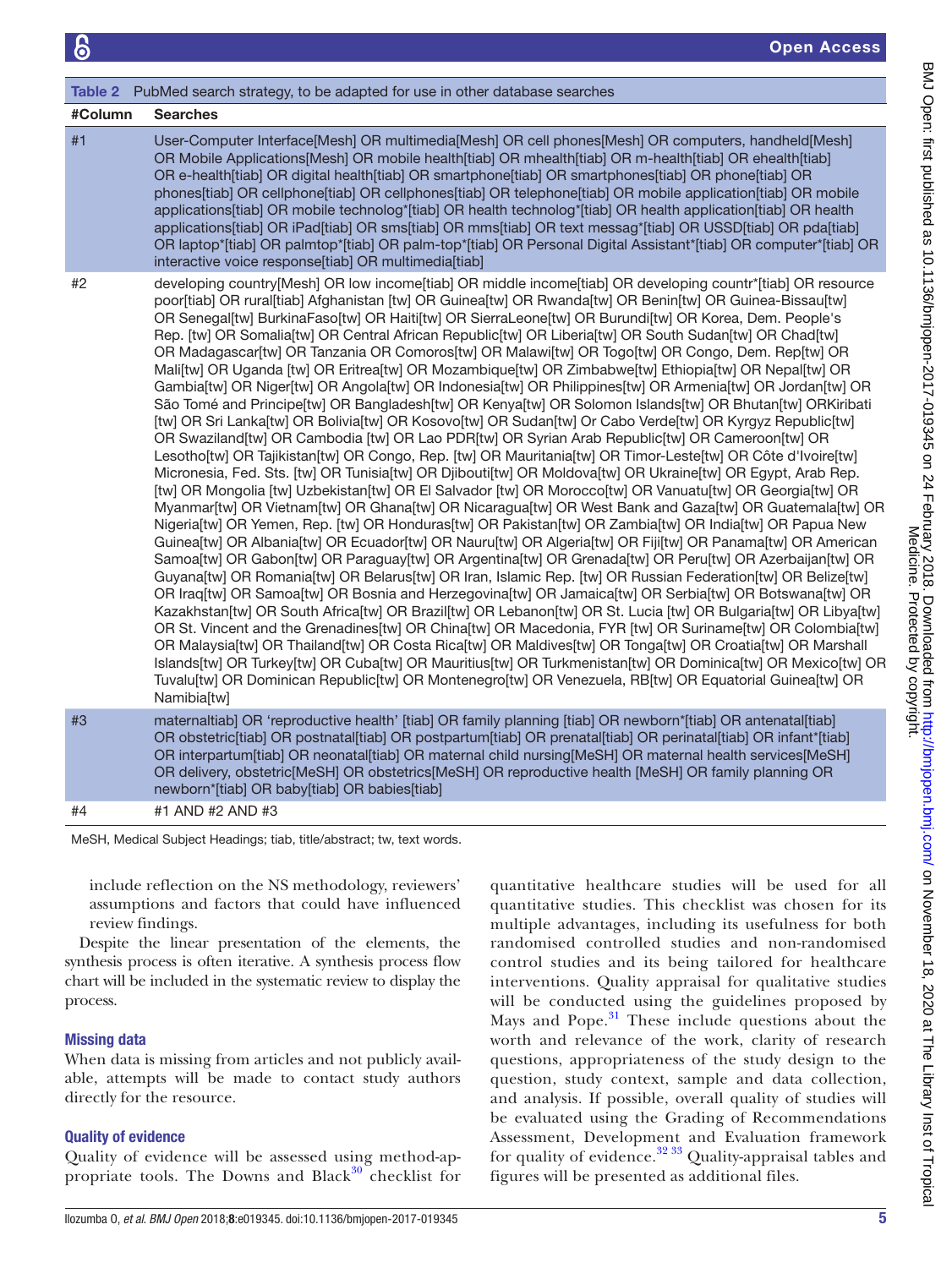<span id="page-5-0"></span>

| Data to be extracted                | Specific Items to be extracted                                                                                                                                                                                                                                                                      |
|-------------------------------------|-----------------------------------------------------------------------------------------------------------------------------------------------------------------------------------------------------------------------------------------------------------------------------------------------------|
| Article description                 | <b>Authors</b><br>Article title<br>Year of publication<br>Journal                                                                                                                                                                                                                                   |
| Study setting                       | Study type<br>Study design<br>Region (sub-Saharan Africa, North Africa, Southeast Asia, etc)<br>Country<br>Setting (eg, rural/urban)                                                                                                                                                                |
| Theoretical/conceptual framework    | Is there a theoretical or conceptual framework used?<br>If yes, what is it?<br>How do results and discussions relate to the theoretical or conceptual framework?                                                                                                                                    |
| Intervention description            | Type of mHealth tool use (mobile phone, smart phone, PDA, tablet)<br>Format of intervention (unidirectional or bidirectional messaging, voice messages,<br>application)<br>Description of intervention implementation                                                                               |
| Participant characteristics         | Target group (women, men, grandmothers, etc)<br>Ages<br><b>Educational level</b><br>Is a group described or an individual?<br>Geared towards pregnant women or pregnant women plus?<br>Couple?<br>Community/groups within community?<br>Pregnant or prepartum/post partum?<br>Intervention delivery |
| Study measures and analysis         | Sampling and recruitment procedure<br>Data collection<br>Research tools<br>Analysis methods                                                                                                                                                                                                         |
| <b>Outcomes measured</b>            | Maternal or reproductive health knowledge<br>Maternal or reproductive health-seeking attitudes<br>Perceptions of maternal or reproductive healthcare<br>Maternal or reproductive health-seeking behaviours                                                                                          |
| Results                             | Findings attributable to mHealth interventions                                                                                                                                                                                                                                                      |
| Authors interpretations/conclusions | Quality of evidence                                                                                                                                                                                                                                                                                 |
| Reviewers' comments                 | Equity/sustainability effects<br>Implementation modalities<br>Implementation challenges/bottlenecks                                                                                                                                                                                                 |

# Ethics and dissemination

The sustained and increasing interest in mHealth over the last decades has led to an increase in mHealth interventions in reproductive health in LMIC. However, it is not clear what the role of targeting strategies is in the implementation of interventions (and the achievement of outcomes) and how these are related to reproductive health decision-making roles in different contexts. An understanding of this question is fundamental in future design and implementation of maternal and reproductive mHealth, and potentially other mHealth interventions in LMIC.

Acknowledgements The authors would like to thank Ralph de Vries, Vrije Universiteit Library, for his assistance in developing and refining the search strategy.

# Collaborators Ralph de Vries.

Contributors OI, I-OOA, MD and SVB conceived the review design and participated in refining the manuscript. AB and JEWB contributed to refining the review design and OI drafted the manuscript. All authors read and approved the final manuscript.

Funding This work was supported by Erasmus Mundus Joint Doctorate Fellowship, Framework Partnership Agreement 2013-0039, Specific Grant Agreement 2014-0681.

Disclaimer The funder had no role in the decision to write and publish this protocol.

Competing interests None declared.

Patient consent Not required.

Provenance and peer review Not commissioned; externally peer reviewed.

Open Access This is an Open Access article distributed in accordance with the Creative Commons Attribution Non Commercial (CC BY-NC 4.0) license, which permits others to distribute, remix, adapt, build upon this work non-commercially, and license their derivative works on different terms, provided the original work is